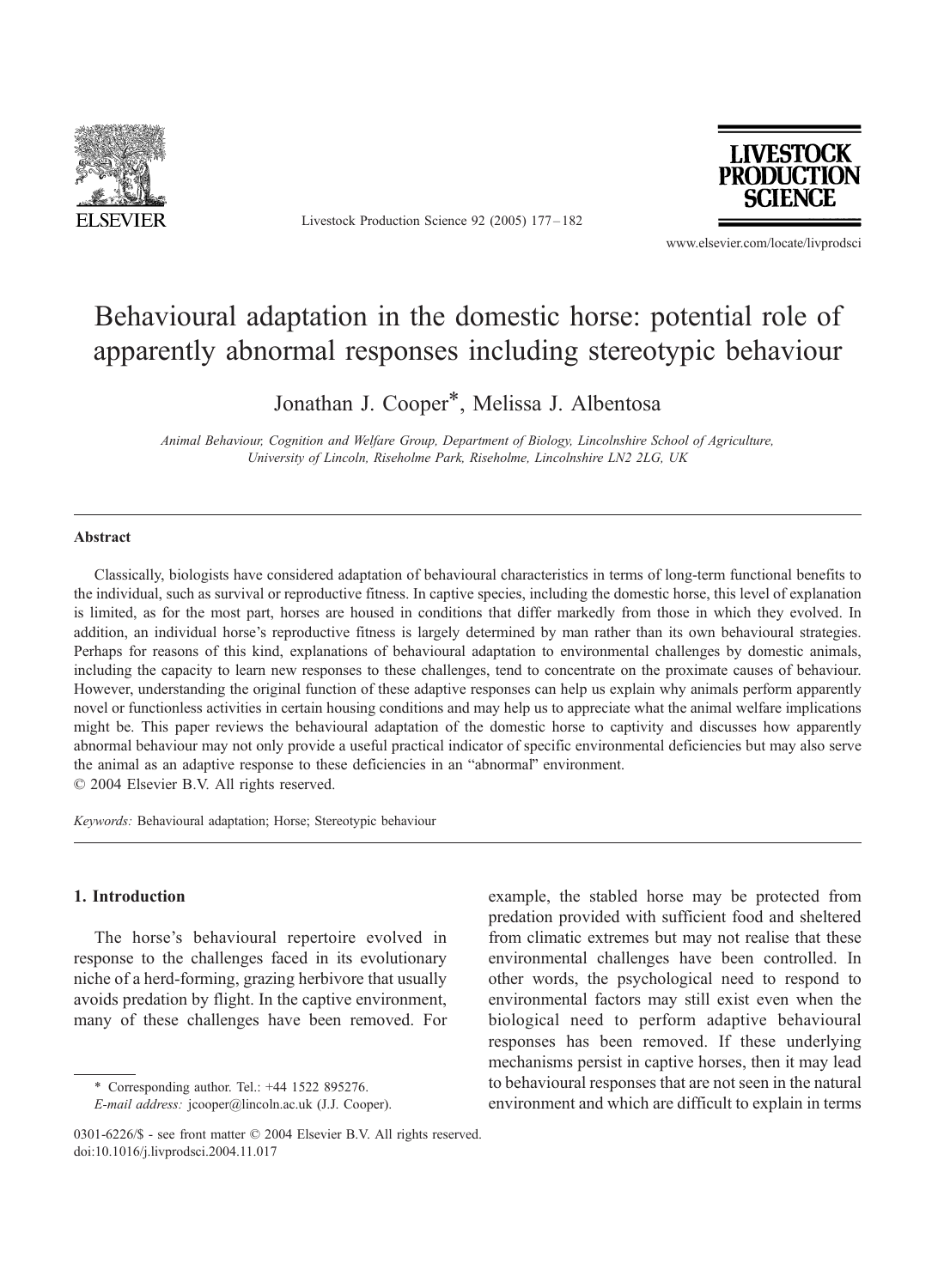of functional benefit. Examples include apathy and unresponsiveness, hyperresponsiveness and stereotypic behaviour. Welfare campaigners have suggested that such activities are an indicator of failure to cope with a poor environment because of their deviation from normal, functionally adaptive responses seen in free-ranging animals. An alternative viewpoint is that these activities may have a function for captive animals as part of their adaptation to the captive environment. For example, they could allow expression of highly motivated activities, thereby acting as a buffer against the physiological effects of distress or allow animals to gain some form of control over their immediate environment.

## 2. Assessment of adaptation to captivity

Before attempting to interpret apparently functionless behaviour, it is important to have a methodological framework to assess the relationship between behavioural responses and adaptation to man-made environments. Although the majority of work in this area has been conducted on farm animals, the principles apply just as well to horses as to any captive animal. Broadly speaking, there are three instances that can be adopted when considering the animals' ability to cope with captivity. These are the 'naturalness' of the behavioural repertoire, the biological functioning of the animal (its productivity and pathology) and its subjective state or feelings ([Fraser](#page-5-0) et al., 1997). However, none of these three instances provides a satisfactory reference point for assessing an animal's ability to adapt to captivity when used in isolation. For example, allowing horses to express their full behavioural repertoire could mean exposing them to extremes of heat and cold, hunger or predatory stimuli, all of which may include negative experiences and may be completely avoided in a manmade environment ([Hughes and Duncan, 1988\)](#page-5-0).

Faced with these difficulties, [Fraser et al. \(1997\)](#page-5-0) suggest an integrated approach to satisfy both animals and those who care for them. This approach assumes that welfare scientists should be concerned with the animal's psychological state, but that, as this cannot be measured directly, it must be inferred from measures that can be taken directly, including productivity, health, physiological measures and behaviour. Within this framework, there should be concern both about the animal's species typical adaptive mechanisms and the challenges that it faces in the actual environment.

These challenges can take three forms. Firstly, they can be challenges that have been solved in the captive environment, but that the animal is still motivated to perform appropriate adaptive responses to. Stabled horses, for example, are generally provided with a nutritionally adequate balanced diet, but horses may still be motivated to express foraging and feed selection behaviour. This can be expressed as apparently undesirable behaviour in the stable. Secondly, there are environmental challenges which have not been fully controlled in the man-made environment so the animals must be allowed to express their natural adaptive coping responses. For example, in social housing, allowing horses to choose their social group and control their own personal space not only allows interactions with other horses but also provides opportunity for the horse to express control over its own environment. Thirdly, there are aspects in the man-made environment which involve challenges to which the horse may not be able to adapt, in which case, it is our responsibility to reduce the impact of these challenges or provide opportunities to adapt. For example, early weaning followed by social isolation may exceed the foal's capacity to adapt to environmental change, whereas later weaning into a mixed social group may reduce the impact of separation from the dam. This integrated approach should provide a scientific framework for pragmatic assessment of the impact of different husbandry practices on equine welfare, irrespective of the value of the horse under consideration or its place in our society.

# 3. Stereotypic behaviour as an example of adaptation to captivity

The application of this approach may be illustrated by the horse's behavioural responses to stabling. Apparently functionless, repetitive, stereotypic activities are commonly seen in stabled horses ([McGreevy](#page-5-0) et al., 1995; Cooper and Mason, 1998; Nicol, 1999) and rarely if ever reported in free-ranging feral horses. Well-known examples include crib biting and wind sucking, box walking and weaving ([Cooper and](#page-4-0)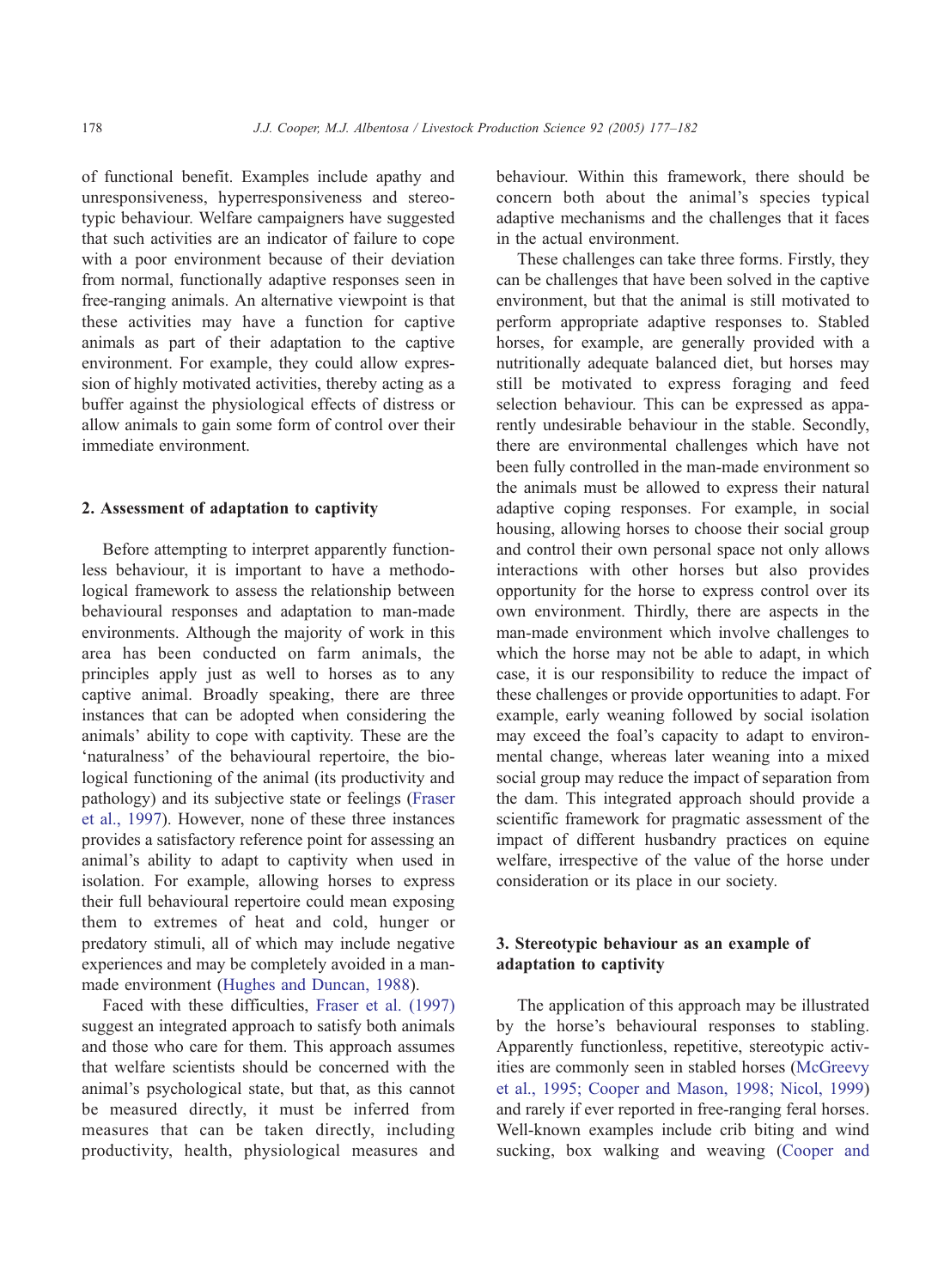Mason, 1998). More recently, several other activities have been described that fit the definition of stereotypy, including vertical head movement or nodding, as well as various oral activities, such as the licking or grasping of various stable fittings and even sham chewing or teeth grinding ([Cooper and McGreevy,](#page-4-0) 2002). Horse owners commonly refer to these activities as stable vices, as if in some way, the horse is at fault. However, recent research indicates that these activities relate to the horse's attempts to adapt to the conditions in which they are kept and may fulfil all three categories of behaviour described by [Fraser](#page-5-0) et al. (1997). They may represent firstly the expression of normal behavioural responses in an abnormal environment; for example, bed eating may represent redirection of grazing behaviour in stabled horses without access to a high-fibre forage ([Mills et al.,](#page-5-0) 2000). Secondly, the activities may be the stabled horse's attempts to gain some control over its environment; for example, crib biting may reduce arousal in stabled horses ([McGreevy and Nicol,](#page-5-0) 1998a). Thirdly, stereotypic responses may be an indicator of the failure to cope with captivity; for example, oral activities such as crib biting and wind sucking may help regulate stress ([McGreevy and](#page-5-0) Nicol, 1998c) or digestive physiology ([Mills and](#page-5-0) Macleod, 2002), but foals with high levels of these activities have a high incidence of stomach ulcers ([Nicol et al., 2002\)](#page-5-0).

#### 3.1. Social influences on stereotypic behaviour

Two factors in particular have been associated with the development of stereotypic behaviour in stabled horses: social isolation and the feeding of concentrates without access to high-fibre forage. Traditionally, stabled horses are singly housed for ease of management and have little opportunity for contact with other horses [\(Mills and Clarke, 2002\)](#page-5-0). Indeed, stereotypic behaviour was thought to be copied between horses so known stereotypers can be unpopular on yards or even visually isolated from other stabled horses. This anecdotal evidence has, however, never been substantiated by controlled experimental studies of the development of stereotypic behaviour and contrasts with the findings of both epidemiological and empirical studies of stereotypy that found that enhancing the horses' social environment actually reduced the incidence of stereotypy. [McGreevy et al.](#page-5-0) (1995) found that stereotypy was less common on large yards where horses had visual contact with a large number of other horses. The low incidence of stereotypy in these yards may be related to a number of factors (e.g., increased yard activity compared with smaller yards), but within these yards, increased visual contact with other horses was also a factor in lowering risk of stereotypy. In empirical studies, allowing close visual and tactile contact with the neighbouring horse (directly through a grille between stables, as opposed to when the horses happened to have their heads out of the stable door) significantly reduced weaving and nodding relative to the conventional stable ([Cooper et al., 2000\)](#page-5-0). The increased close social contact may help explain the low incidence of stereotypy in stall-tied horses, such as those of the household cavalry ([Houpt and Ogilvie-Graham, 2002\)](#page-5-0) or pregnant mare urine industries ([Flannigan and](#page-5-0) Stookey, 2002), where there is greater opportunity for social interaction with near neighbours than singly housed or socially isolated stabled horses ([Cooper and](#page-4-0) McGreevy, 2002).

It may, however, be inconvenient or impractical to socially house all horses due to risk of infection, undesirable social interactions or just the cost of maintaining additional horses. A simple alternative may be the use of stable mirrors, which appear to have a similar effect to social contact in both short- ([Mills](#page-5-0) and Davenport, 2002) and long-term ([McAfee et al.,](#page-5-0) 2002) studies. Whether horses with mirrors "see" another horse or are merely distracted by the movement is not clear, but whatever the horses see appears to reduce weaving and may offer the individually housed horse with the perception of some choice over its social environment.

# 3.2. Influence of feeding practices on stereotypic behaviour

Stabled horses are often fed high-energy, low-fibre concentrates, as this is a convenient means of providing horses with a finely balanced ration ([Davidson and Harris, 2002\)](#page-5-0). However, the horse is naturally a grazer of poorer forages, often spending significant parts of the day feeding, and high-energy feeds require little time to process. In the stabled horse, a number of lines of evidence link stereotypic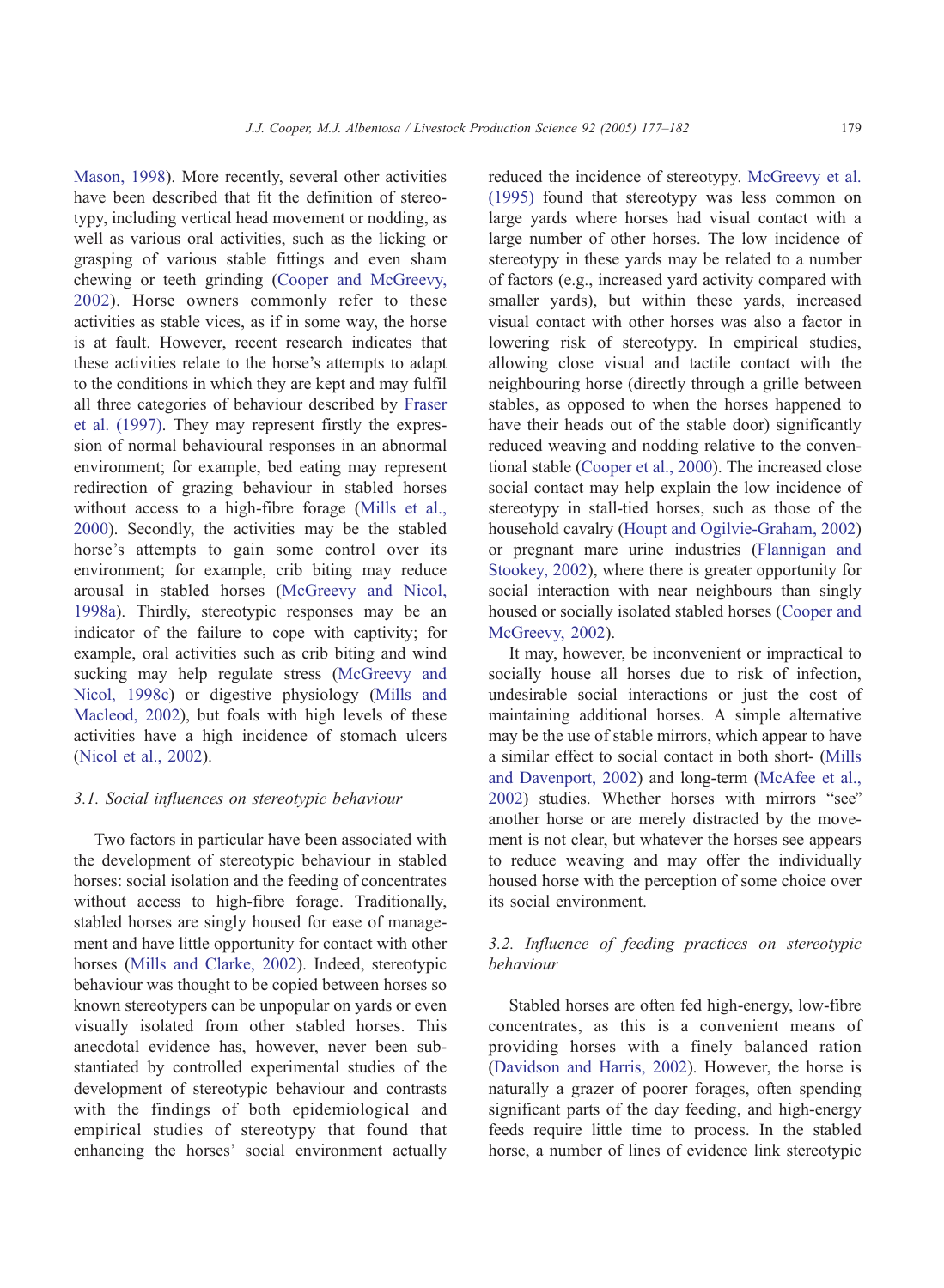patterns of behaviour, such as weaving and crib biting, with the feeding of concentrates ([Cooper and Mason,](#page-4-0) 1998; Nicol, 1999). Firstly, the feeding of highenergy, low-fibre concentrated feeds without access to high-fibre forage is associated with a higher incidence of stereotypic activities in both epidemiological ([McGreevy et al., 1995; Nicol, 1999\)](#page-5-0) and experimental studies ([Gillham et al., 1994; Johnson et al., 1998\)](#page-5-0). Secondly, the initiation of bouts of stereotypic behaviour has been associated with feeding time. Weaving, for example, has been found commonly to occur prior to receiving a concentrated feed, while oral stereotypies have been described as a common postprandial activity in horses with little fibre ([Cooper](#page-4-0) and McGreevy, 2002). Thirdly, the development of stereotypy and, in particular, oral stereotypies has been associated with the provision of hard feed to foals around the time of weaning ([Waters et al., 2002\)](#page-5-0).

Oral activities, such as wood chewing or crib biting, may represent the perseverance of feeding motivation in the face of a relatively small or incomplete meal or attempts to supplement the concentrate feed with additional sources of fibre or bulk. Oral stereotypies are more common in horses without access to forage such as hay at meal times ([Willard et al., 1977; McGreevy et al., 1995; Johnson](#page-5-0) et al., 1998). Providing forage around feeding times significantly reduces the incidence of these activities. Furthermore, other activities frequently described as undesirable by horse owners, such as bed eating, may serve a similar function of allowing horses to express foraging behaviour within the stable environment. Housing horses on beddings that increase opportunity for expression of foraging behaviour, such as straw, reduce the incidence of oral stereotypies compared with non-straw bedding ([McGreevy et al., 1995; Mills](#page-5-0) et al., 2000).

## 3.3. Reducing performance of stereotypic behaviours

Stereotypic activities are often treated by seeking to prevent performance of the activity (e.g., by using anti-weaving grilles or anti-cribbing collars) rather than by seeking to identify and resolve the underlying environmental challenges ([McGreevy and Nicol,](#page-5-0) 1998a; Cooper and McGreevy, 2002). Prevention of stereotypy per se may lead to two problems. The first is that the horses may persist with the activity but in a

modified form. For example, weaving horses may continue to weave but within the stable if antiweaving grilles are placed on the stable door ([McBride and Cuddeford, 2001\)](#page-5-0), and cribbing collars actually increase the number of bouts of crib biting ([McGreevy and Nicol, 1998b\)](#page-5-0). The second problem is that prevention can be distressing to the animals involved. There is good evidence that preventing specific stereotypies causes physiological responses consistent with increased stress, such as raised heart rate and adrenocorticol activity. These elevated responses have been found when methods of physical prevention are used, such as anti-weaving grilles ([McBride and Cuddeford, 2001\)](#page-5-0) and anti-cribbing collars ([Lebelt et al., 1998; McBride and Cuddeford,](#page-5-0) 2001) and even the removal of favoured cribbing surfaces ([McGreevy and Nicol, 1998c\)](#page-5-0).

#### 3.4. Is stereotypic behaviour an adaptive response?

Elevated heart rate and corticosteroids and perseverance of the activity in alternative forms suggest that these repetitive activities may have a general adaptive or coping function ([Cooper and Nicol, 1993\)](#page-5-0), e.g., by buffering the horse from noxious stimuli or regulating the level of arousal or psychological distress. Although an association between prevention of stereotypic behaviour and increased arousal has been found in the stabled horse (e.g., see [Lebelt et al.,](#page-5-0) 1998, McGreevy and Nicol, 1998c, McBride and Cuddeford, 2001), evidence for a general coping function for stereotypic behaviour in stabled horses has been described as weak ([Nicol, 1999\)](#page-5-0). The finding that prevention of an activity leads to an increase in distress does not indicate that the activity originally developed as a response to distressing conditions. Instead, it demonstrates that its prevention, once it is part of the animal's behavioural repertoire, is potentially frustrating. One study only has shown more convincing evidence of a closer relationship ([McGreevy](#page-5-0) and Nicol, 1998c) between stereotypic behaviour and a reduction in arousal. In this study, removing cribbing surfaces resulted in elevated corticosteroids except where horses had access to an alternative means of expressing postprandial oral activity, namely, a full hay net.

Rather than having a general coping or stressbuffering function, individual stereotypies may be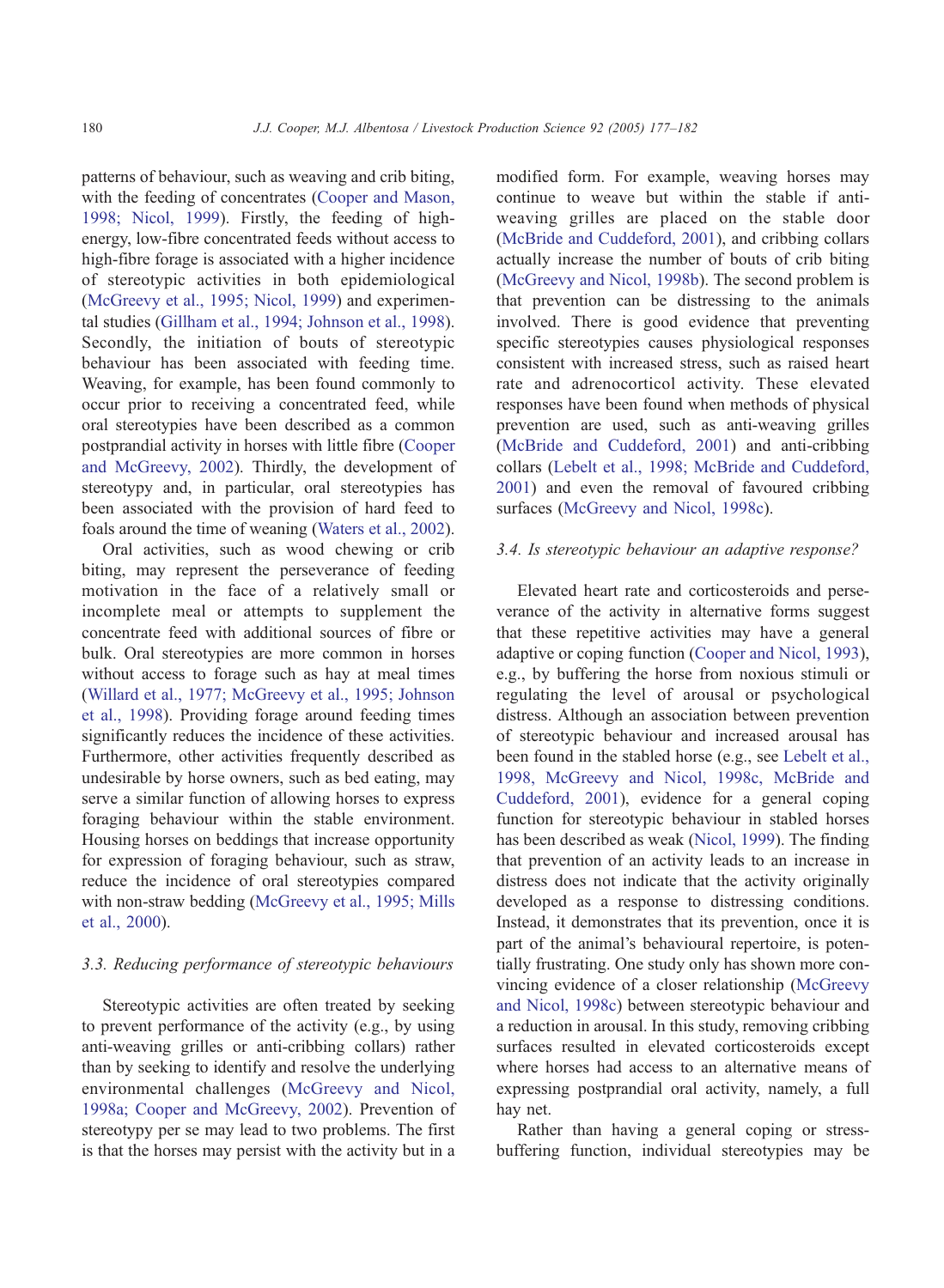<span id="page-4-0"></span>associated with specific environmental challenges. For example, oral stereotypies have been suggested to have some form of adaptive function specifically related to digestion ([Nicol, 1999\)](#page-5-0). It has been known for some time that the feeding of concentrate diets ([Rowe et al., 1994\)](#page-5-0) and periods of food deprivation increase gastric acidity to harmful levels that can result in rapid ulceration ([Murray and Eichorn,](#page-5-0) 1996). High-concentrate diets also alter caecal fermentation and increase caecal acidity ([Willard et](#page-5-0) al., 1977). Early signs of abnormal wood chewing and stable biting were higher in horses fed with a predominantly concentrate diet than horses that received hay ([Waters et al., 2002\)](#page-5-0). However, this did not remain true if the horses fed with concentrates were given an additional supplement, virginiamycin, which suppresses lactic acid production in the hindgut and increases hindgut pH ([Johnson et al.,](#page-5-0) 1998). These lines of evidence suggest that crib biting may function to reduce acidity of the digestive tract. The exact mechanism by which crib biting could reduce the acidity of the digestive tract is not known, but it has been suggested that this activity may result in increased salivary flow ([Nicol, 1999\)](#page-5-0).

Finally, although these responses may be an attempt to solve environmental deficiencies, their continued expression does not mean they are wholly successful compared with related activities that might be performed in the wild, and that the horse's welfare is ensured. Endoscopic investigation of yearlings with a high incidence of wind sucking and crib biting revealed high levels of gut damage in these animals, including lesions, ulceration and damaged mucosal tissue despite the oral activities ([Nicol et al., 2002\)](#page-5-0). This finding suggests that the animals are not successfully coping. Under these circumstances, further intervention may be required, such as provision of a more appropriate (higher fibre) diet or dietary supplements, such as antiacids, to aid gut function under such extreme nutritional challenge ([Nicol et al., 2002; Mills and Macleod, 2002\)](#page-5-0).

## 4. Summary and further work

While free-ranging horses are successful in a range of natural environments from semi-arid to subarctic habitats, captive horses with less control over their environment, level of activity and diet may frequently be exposed to environmental conditions beyond their ability to cope. Under these conditions, a number of activities may arise that are indicative of specific environmental deficiencies, in particular, stereotypic behaviour such as crib biting and weaving. Physiological and behavioural studies of the causes and effects of stereotypic behaviour suggest that inappropriate diet and lack of social contact are primary causes of stereotypy, and that prevention of the behaviours per se without addressing their underlying causes can lead to distress. Instead, by understanding the original functions of certain stereotypic behaviours, these studies may help to suggest changes to management practices that reduce the behaviours without adversely affecting the horse's quality of life.

Thus far, the evidence that stereotypic activities represent an adaptive response is appealing but circumstantial, as studies have tended to investigate horses once the behaviours have become established rather than during their development. More convincing evidence would be provided by prospective studies that followed the development of the activity and associated changes in physiological state. These have begun to be carried out at least for environmental risk factors. For example, [Waters et al. \(2002\)](#page-5-0) found that weaning practice predisposes horses to certain stereotypies, and specifically, that providing concentrates at weaning is a significant risk factor. However, studies should, wherever possible, include monitoring of the animals' health and physiological status. For instance, a recent study found that antiacid supplements appear to both reduce cribbing and improve the condition of the stomach lining ([Nicol et al., 2002\)](#page-5-0). This type of study illustrates the importance of using an inclusive approach to ensure that all consequences of a behaviour or management practice on the welfare of the animal have been assessed.

### References

- Cooper, J.J., Mason, G.J., 1998. The identification of abnormal behaviour and behavioural problems in stabled horses and their relationship to horse welfare: a comparative review. Equine Vet. J. Suppl. 27, 5-9.
- Cooper, J.J., McGreevy, P., 2002. Stereotypic behaviour in the stabled horse: causes, effects and prevention without compro-